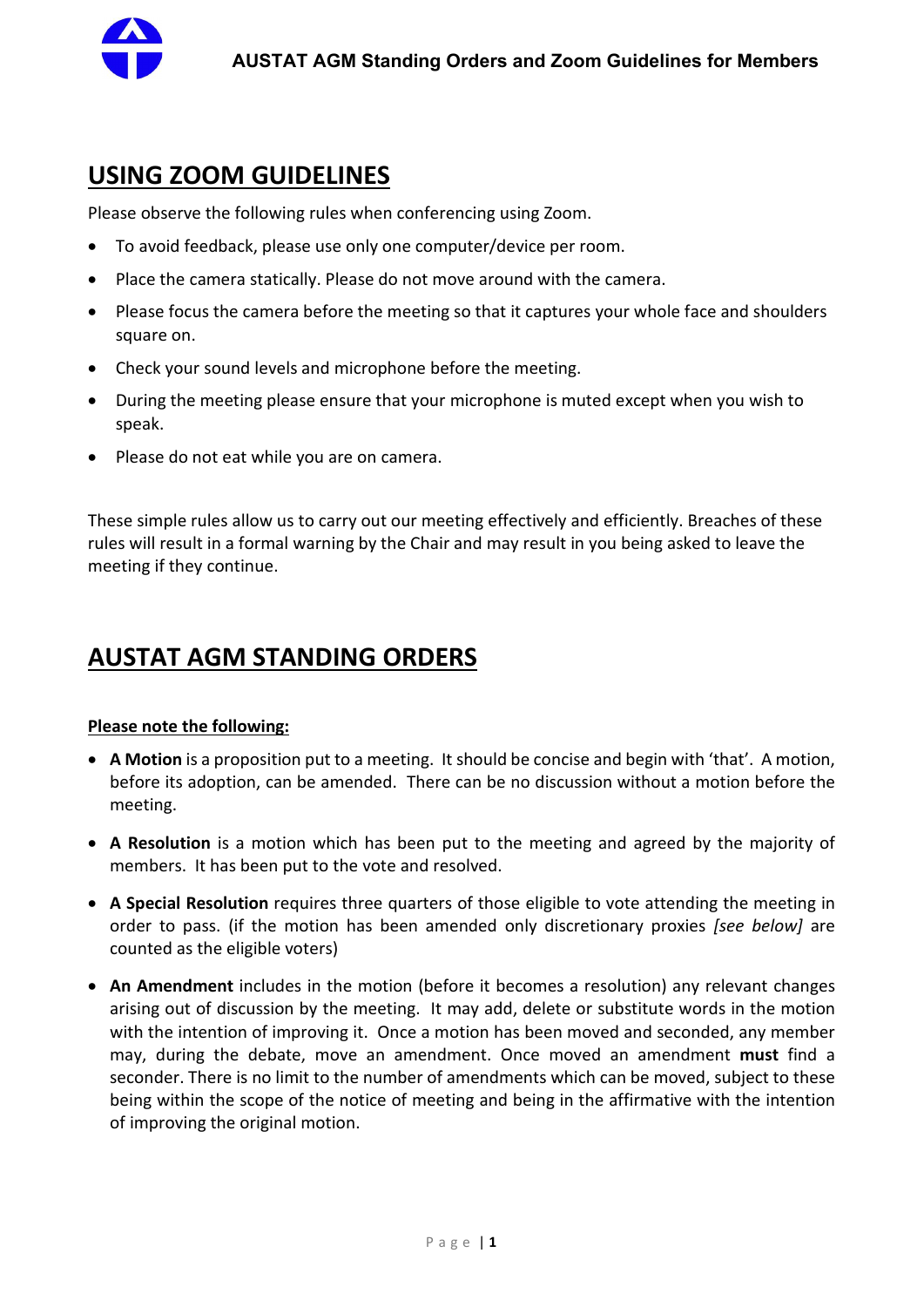

• Proxies: - There are two types of proxies.

Discretionary Proxies- give the proxy holder the right to vote on behalf of another member as they see fit.

Directed Proxies- direct the proxy holder how to vote on motions on notice.

In AUSTAT "*discretionary proxies*" allow the proxy holder to vote on their behalf for all motions, amendments and polls.

However, "**directed proxies**" allow the proxy holder to only vote on motions on notice-not on amendments and not on polls.

These guidelines conform to the Australian Corporations Act 2001

- A poll (or 'show of hands') is used by those present in AUSTAT AGMs for such items as accepting the executive reports and approving an amendment to a motion. In these instances, proxy votes will be used only where the proxy holder has been given discretion.
- A secret ballot is a paper vote (communicated in confidence to the returning officer in the AGM via paper, phone or electronic communication) used in AUSTAT AGMs for electing office bearers and voting on motions on notice. Directed proxy votes may be counted in ballots for nominations or motions submitted 45 days in advance of the AGM, unless the meeting has adopted an amendment.
- If nominations are taken from the floor or an amendment to a motion has been adopted by those present at an AGM, the ballot on the amended motion or election may include discretionary proxies only.

#### General Rules of Debate:

- 1. Motions should be taken in the order in which they appear on the agenda. They cannot be taken out of order unless the meeting agrees.
- 2. All motions and amendments (except formal motions) should be in writing, signed by the mover and seconder. Amendments from the floor must be seconded to be considered.
- 3. Motions before a meeting cannot be withdrawn without the consent of the meeting. The withdrawal must be made before putting it to the vote.
- 4. Motions must be relevant to the business under consideration and within the scope of notice of the meeting.
- 5. The original motion is superseded once an amendment has been put and carried. The motion must be put again in its amended form which then becomes the substantive motion.
- 6. When possible, not more than one amendment should be before the meeting at the same time.
- 7. All communication should be before the Chair.
- 8. The Chair has the right to determine the order in which intending speakers may address the meeting and to set time limits for each speaker.
- 9. Each member has the right to speak once to any motion or amendment with the exception of the mover, who has the right of reply. This is subject to the Chair's discretion.